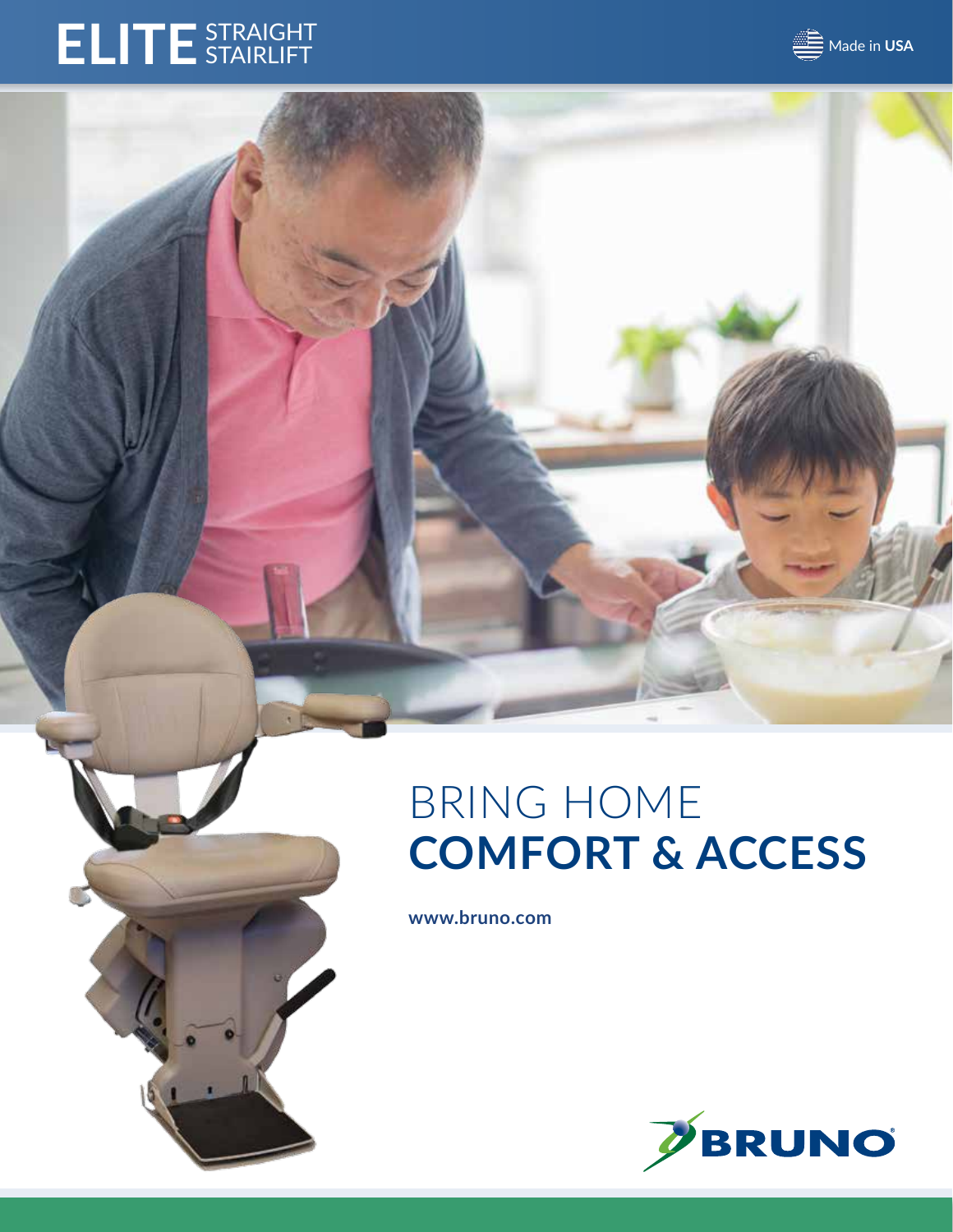# **ELITE** | SRE 2010



## **COMBINE QUALITY, COMFORT AND STYLE**

When you want the highest quality stairlift combined with a stylized appearance, you want the Bruno Elite. The Elite offers worry-free access to all levels of your home. And the Elite's stylized design blends with your home's environment.

Let Bruno's Elite safely connect you to all levels of your home again.

Made-in-the-USA 400 lb Lift Capacity (181 kg)



"The fact they produce their products in their own American factory, and the favorable reviews impressed me. Seeing the quality of the chairlift in our home cemented my belief we made the perfect decision with Bruno."

Tim P.

**www.bruno.com**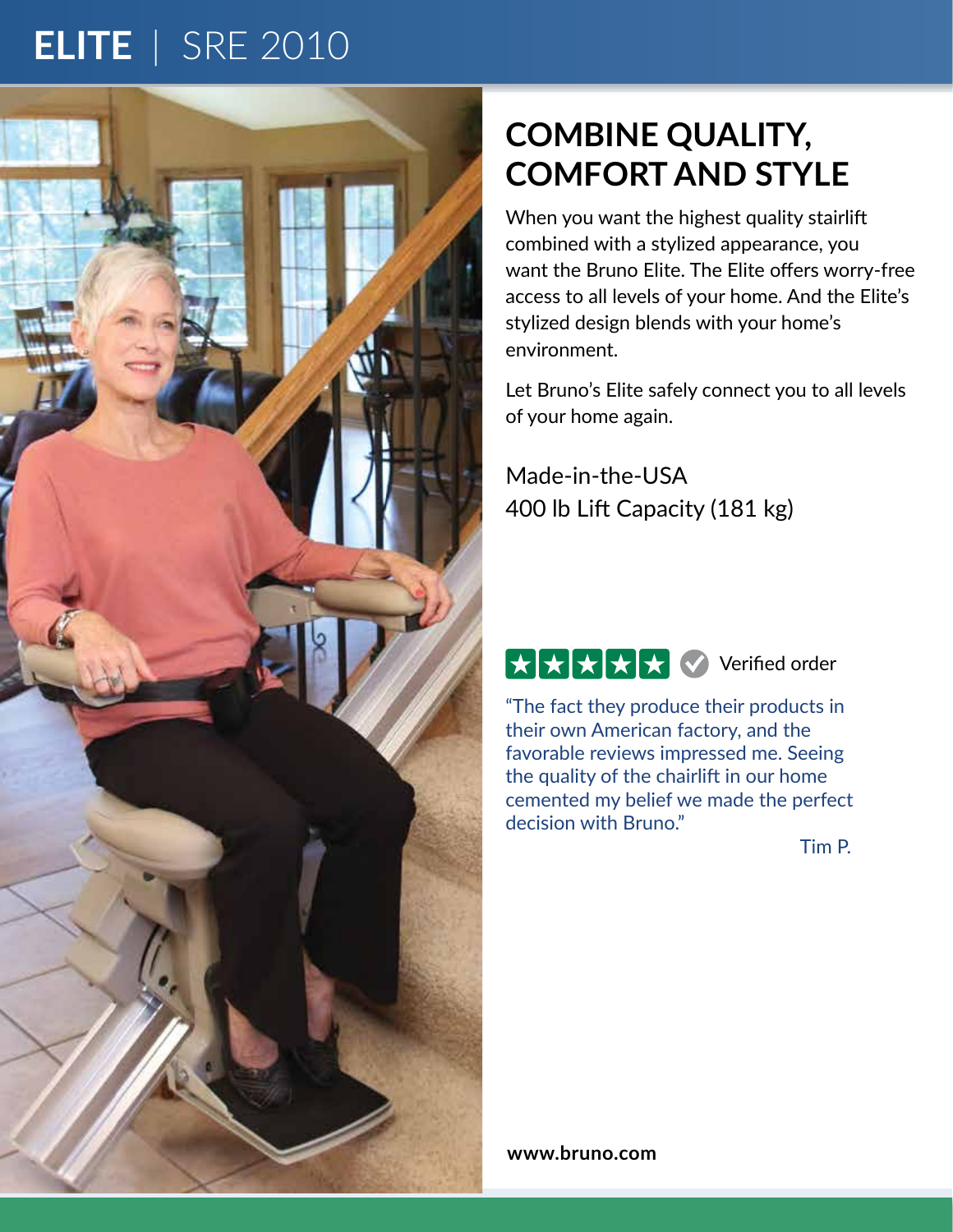#### **HIGH-PERFORMANCE. EXCEPTIONAL RIDE.**

- **Luxury Styling** Plush, generous-size seat with multiple height adjustments, adjustable arm widths and footrest height for maximum comfort.
- **Space Saving** Narrow vertical rail preserves maximum stairway space. Fold arms, seat and footrest to save even more space.
- **Simple Operation** Control on armrest activates stairlift. Two wireless remote controls also included.
- **Easy On/Off** Seat swivels up to 90 degrees at top landing, extends and locks in place for safe exit away from steps.
- **Sleek & Clean** Covered gear rack on vertical rail gives clean appearance and reduces exposure to dirt, grease.
- **Safe** Retractable seat belt and obstruction sensors ensure safety.
- **Dependable** Battery-powered performance even in a power outage. Stairlift continually charging along entire rail.



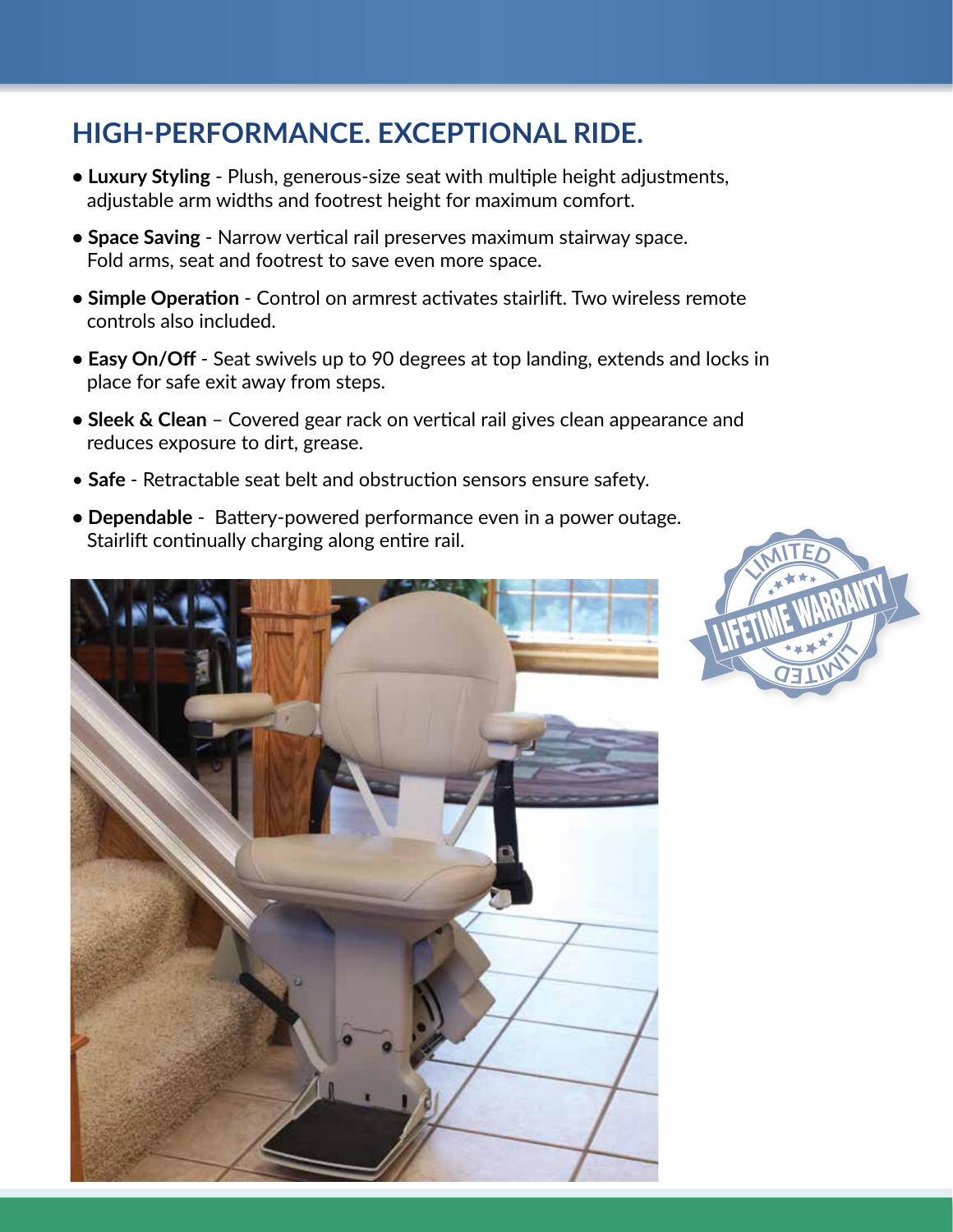**SE** Made in USA



Offset swivel seat makes it easy to get on/off.



"Our Bruno chair was a wise and wonderful investment into our home to ensure that my husband and I can remain in our home for years to come."

J. Therrien



Compact design for open space on stairs.

#### **ELITE OPTIONS**

• Multiple colors and fabrics



Power folding footrest automatically flips up/ down when seat is raised/ lowered.



Power swivel seat for effortless exit. Controlled on chair arm or wireless call/send.



Power or manual folding rails for narrow hallway or when doorway is at the bottom of stairs.



Larger seat and/or footrest for increased comfort.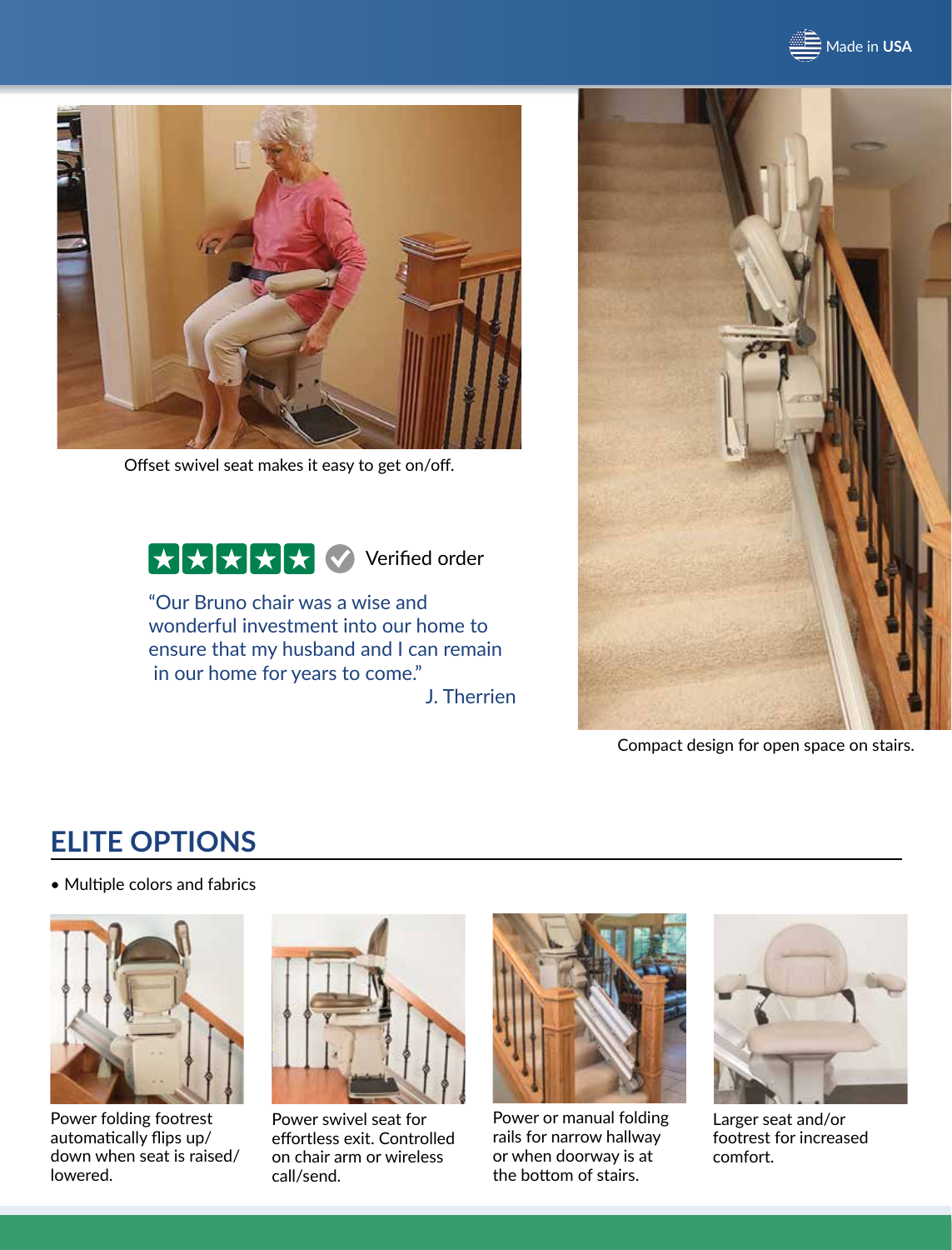### Verified order

"The stair lift is great, very solid and looks good too."

L. Uhring